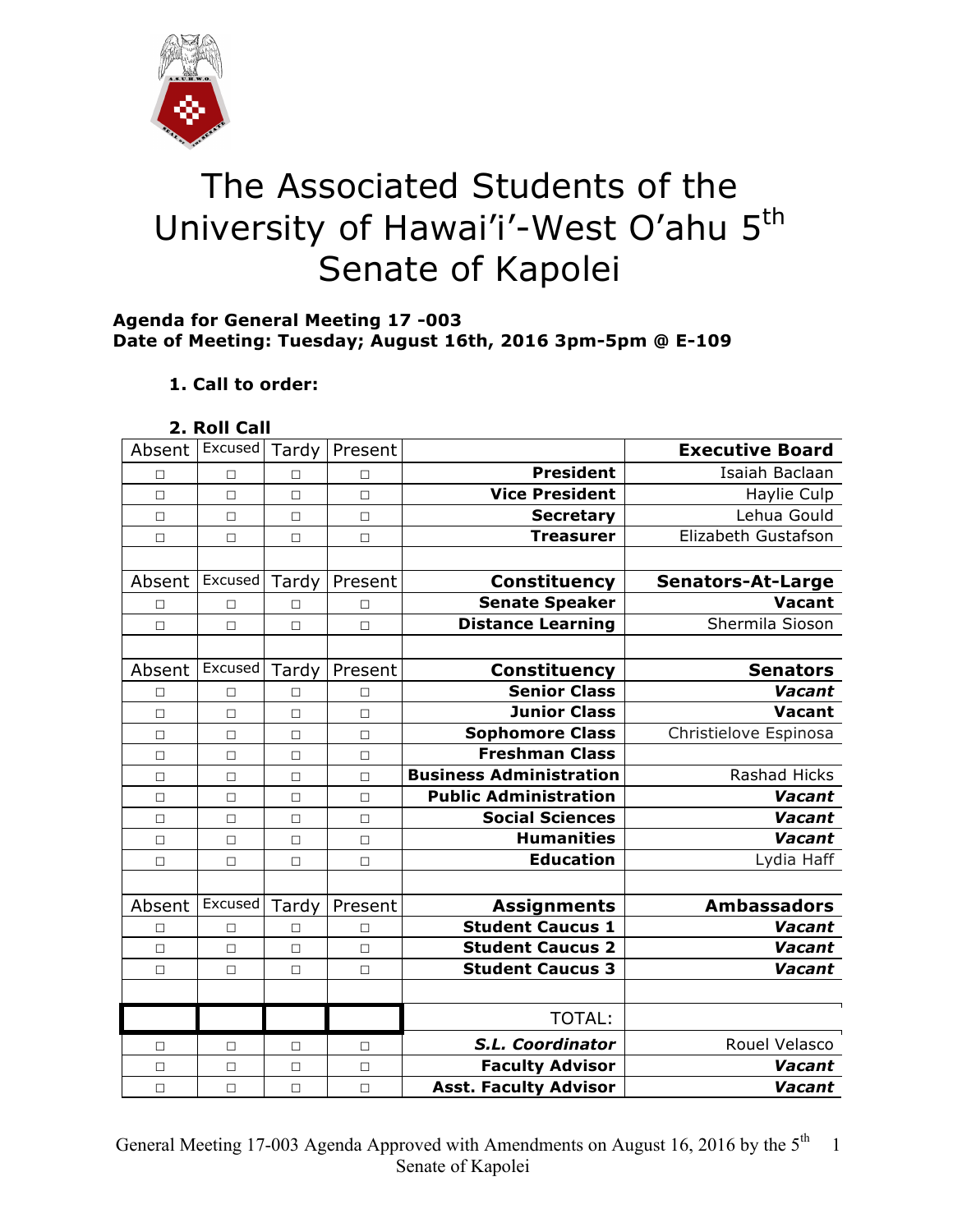## **3. Establish Quorum**

3.1 Quorum Established? Yes

#### **4. Open Forum Guest**

## **5. Approval of Agenda and Minutes**

- 5.1 Minutes for Meeting 17-002 Motion: Second: Vote:
- 5.2 Agenda for Meeting 17-003 Motion: Second: Vote:

## **6. Internal Reports**

- 6.1 President
- 6.2 Vice President
- 6.3 Secretary
- 6.4 Treasurer-
- 6.5 Advisors
- 6.6 *Standing Committee Reports*
- 6.6.1 Budget & Finance-
- 6.6.2 Activities
- 6.6.3 Legislative
- 6.7 *Ad Hoc Committee Reports*
- 6.8 *Senators Report*
- 6.8.1 Senate Speaker **N/A**
- 6.8.1 Distance Learning
- 6.8.2 Senior Class **N/A**
- 6.8.3 Junior Class **N/A**
- 6.8.4 Sophomore Class
- 6.8.5 Freshman Class **N/A**
- 6.8.6 Business Administration Division
- 6.8.7 Public Administration Division **N/A**
- 6.8.8 Social Sciences Division **N/A**
- 6.8.9 Humanities Division **N/A**
- 6.8.10 Education Division
- 6.9 Caucus Ambassadors Report
- 6.10 *Campus Committees Report*
- -Communications Committee
- -Transportation Committee
- -Technology Committee
- -Health Committee-
- -Strategic Planning Committee
- -Chancellors Search Committee